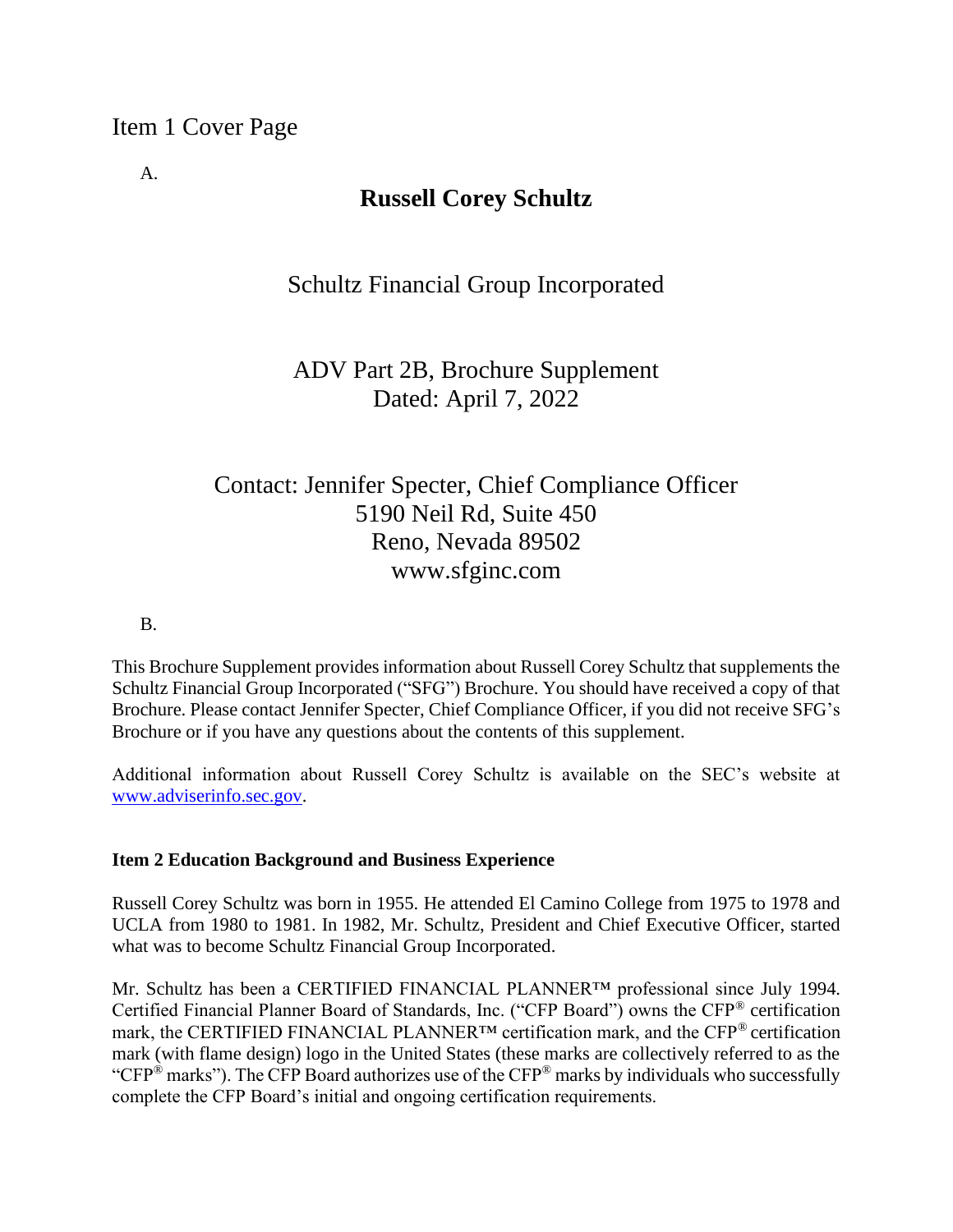The CFP<sup>®</sup> certification is a voluntary certification; no federal or state law or regulation requires financial planners to hold CFP® certification. It is recognized in the United States and a number of other countries for its (1) high standard of professional education; (2) stringent code of conduct and standards of practice; and (3) ethical requirements that govern professional engagements with clients. Currently, more than 92,000 individuals have obtained CFP® certification.

Currently to obtain the right to use the  $CFP^*$  marks, an individual must fulfill the following requirements:

- Education Complete a college-level course of study addressing the financial planning subject areas that CFP Board's studies have determined as necessary for the competent and professional delivery of financial planning services or an accepted equivalent, including [completion of a financial plan development capstone course,](https://www.cfp.net/become-a-cfp-professional/cfp-certification-requirements/education-requirement/capstone-course) and attain a Bachelor's Degree from an accredited college or university. CFP Board's financial planning subject areas include professional conduct and regulation, general principles of financial planning, education planning, risk management and insurance planning, investment planning, income tax planning, retirement savings and income planning, and estate planning;
- Examination Pass the comprehensive CFP® Certification Examination. The examination, administered in 6 hours, includes case studies and client scenarios designed to test one's ability to correctly diagnose financial planning issues and apply one's knowledge of financial planning to real world circumstances;
- Experience CFP Board requires 6,000 hours of experience through the Standard Pathway, or 4,000 hours of experience through the Apprenticeship Pathway that meets additional requirements; and
- Ethics Agree to be bound by CFP Board's *Code of Ethics and Standards of Conduct*, which put clients' interest first; acknowledge CFP Board's right to enforce them through its *Disciplinary Rules and Procedures;* comply with the *Financial Planning Practice Standards* which determine what clients should reasonably expect from the financial planning engagement and complete a CFP® Certification Application which requires disclosure of an individual's background, including involvement in any criminal, civil, governmental, or self-regulatory agency proceeding or inquiry, bankruptcy, customer complaint, filing, termination/internal reviews conducted by the individual's employer or firm.

Individuals who become certified must complete the following ongoing education and ethics requirements in order to maintain the right to continue to use the CFP® marks:

- Continuing Education Complete 30 hours of continuing education hours accepted by the CFP Board every two years, including two hours on the *Code of Ethics* and other parts of the *Standards of Professional Conduct*, to maintain competence and keep up with developments in the financial planning field;
- Ethics  $CFP^®$  professionals agree to adhere to the high standards of ethics and practice outlined in CFP Board's Code of Ethics and Standards of Conduct and to acknowledge CFP Board's right to enforce them through its Disciplinary Rules and Procedures. The Code of Ethics and Standards of Conduct require that CFP Professionals provide financial planning services in the best interests of their clients; and
- Certification Application Properly complete a Certification Application to (i) acknowledge voluntary adherence to the [terms and conditions of certification with CFP](https://www.cfp.net/utility/terms-and-conditions-of-certification-and-license)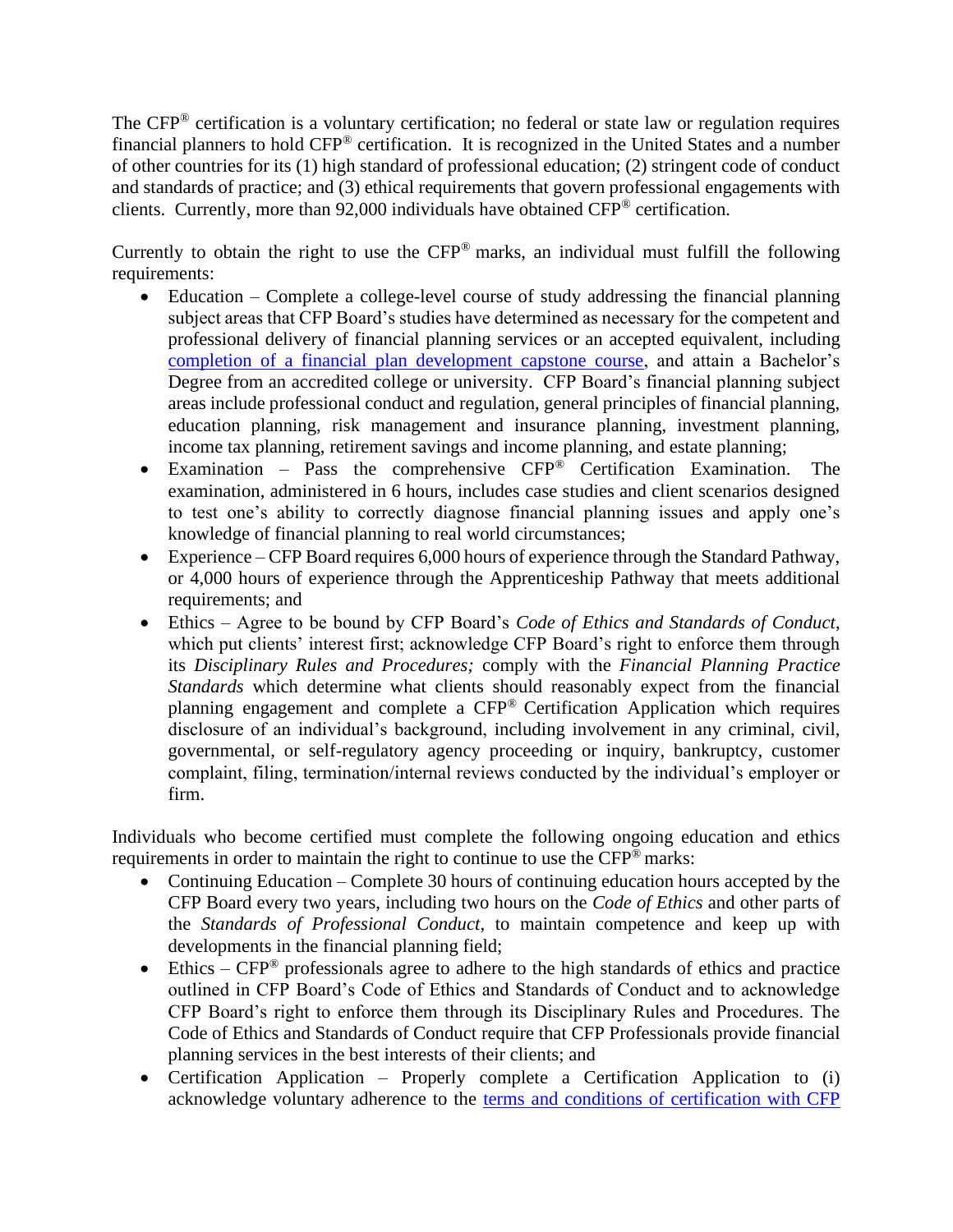[Board](https://www.cfp.net/utility/terms-and-conditions-of-certification-and-license) and (ii) disclose any involvement in criminal and civil proceedings, inquiries or investigations, bankruptcy filings, internal reviews and customer complaints.

CFP® professionals who fail to comply with the above standards and requirements may be subject to CFP Board's enforcement process, which could result in suspension or permanent revocation of their CFP® certification.

You may [verify an individual's CFP](https://www.cfp.net/verify-a-cfp-professional)® certification and background through the CFP Board. The verification function will allow you to verify an individual's certification status, CFP Board's disciplinary history and any bankruptcy disclosures in the past ten years. Additional regulatory information may also be found through [FINRA'S BrokerCheck](https://brokercheck.finra.org/) and the SEC's Investment Adviser [Public Disclosure databases,](https://www.adviserinfo.sec.gov/IAPD/Default.aspx) which are free tools that may be used to conduct research on the background and experience of CFP® professionals and those who held CFP® certification at one time, including with respect to employment history, regulatory actions, and investment-related licensing information, arbitrations, and complaints.

### **Item 3 Disciplinary Information**

None.

### **Item 4 Other Business Activities**

- A. Mr. Schultz is not actively engaged in any other investment-related businesses or occupations.
- B. Mr. Schultz is not actively engaged in any non-investment-related business or occupation for compensation.

### **Item 5 Additional Compensation**

None.

### **Item 6 Supervision**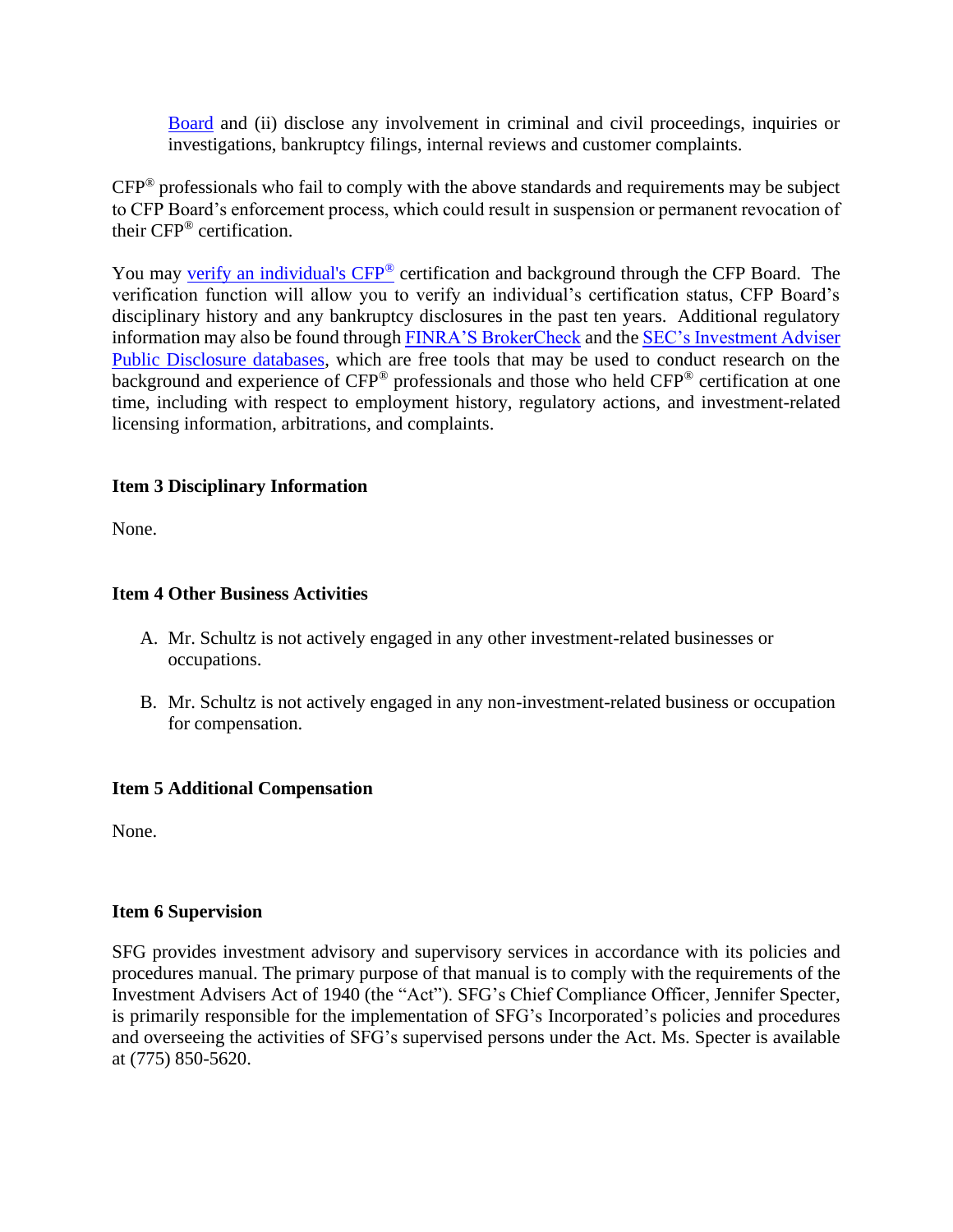A.

# **Vicki P. Schultz**

## Schultz Financial Group Incorporated

## ADV Part 2B, Brochure Supplement Dated: April 7, 2022

# Contact: Jennifer Specter, Chief Compliance Officer 5190 Neil Rd, Suite 450 Reno, Nevada 89502www.sfginc.com

#### B.

This Brochure Supplement provides information about Vicki P. Schultz that supplements the Schultz Financial Group Incorporated ("SFG") Brochure. You should have received a copy of that Brochure. Please contact Jennifer Specter, Chief Compliance Officer, if you did not receive SFG's Brochure or if you have any questions about the contents of this Brochure Supplement.

Additional information about Vicki P. Schultz is available on the SEC's website at [www.adviserinfo.sec.gov.](http://www.adviserinfo.sec.gov/)

### **Item 2 Education Background and Business Experience**

Vicki P. Schultz was born in 1944. She graduated from Temple University in 1966, with a degree in Education, and from California State University at Long Beach in 1983 with a Master's Degree in Business Administration. Ms. Schultz has been employed by Schultz Financial Group Incorporated since August 1983 and is currently the Executive Vice President.

Ms. Schultz has been a CERTIFIED FINANCIAL PLANNER™ professional since February 1986. Certified Financial Planner Board of Standards, Inc. ("CFP Board") owns the CFP® certification mark, the CERTIFIED FINANCIAL PLANNER™ certification mark, and the CFP® certification mark (with flame design) logo in the United States (these marks are collectively referred to as the "CFP® marks"). The CFP Board authorizes use of the CFP® marks by individuals who successfully complete the CFP Board's initial and ongoing certification requirements. The CFP® certification is a voluntary certification; no federal or state law or regulation requires financial planners to hold CFP® certification. It is recognized in the United States and a number of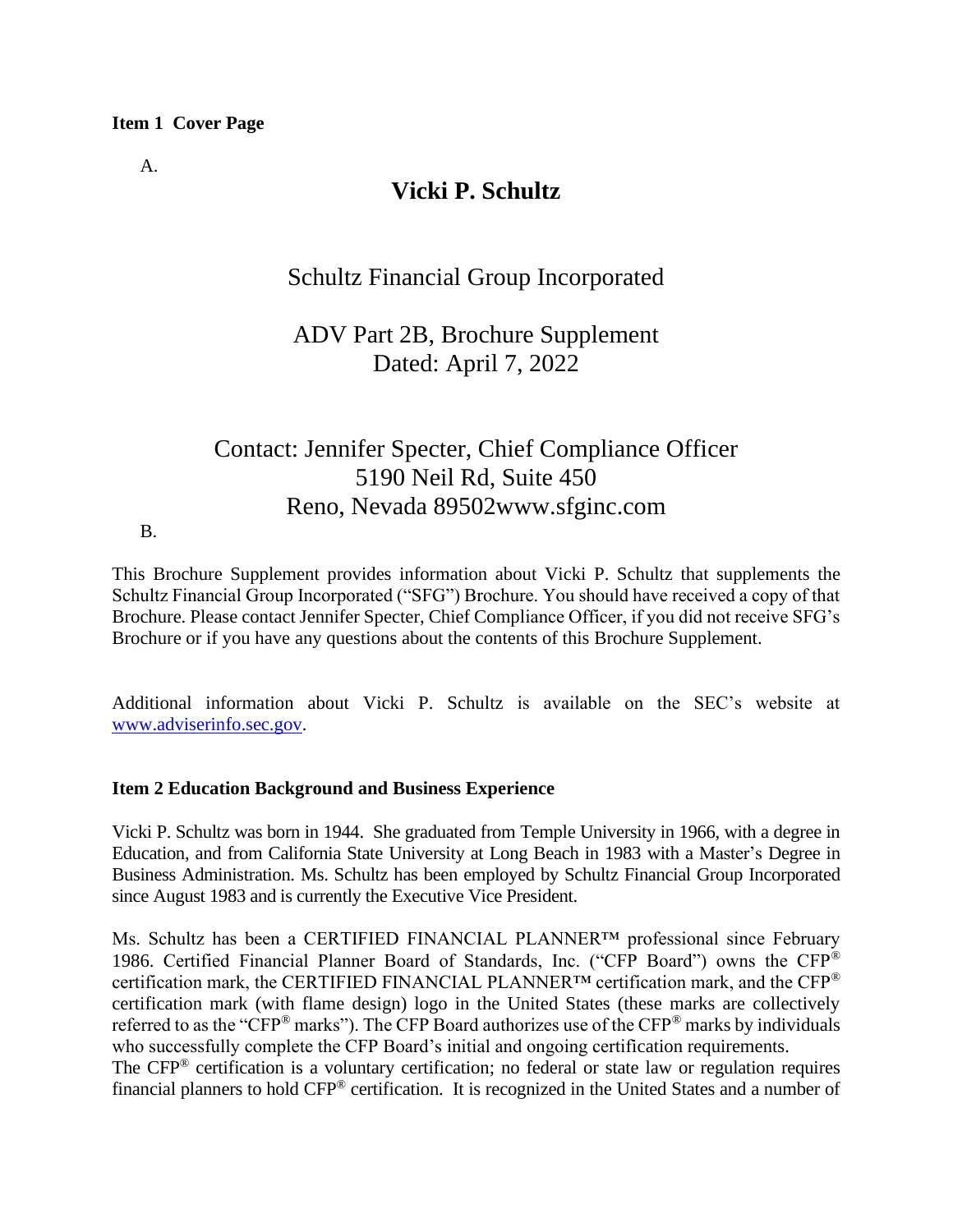other countries for its (1) high standard of professional education; (2) stringent code of conduct and standards of practice; and (3) ethical requirements that govern professional engagements with clients. Currently, more than 92,000 individuals have obtained CFP® certification.

Currently to obtain the right to use the CFP® marks, an individual must fulfill the following requirements:

- Education Complete a college-level course of study addressing the financial planning subject areas that CFP Board's studies have determined as necessary for the competent and professional delivery of financial planning services or an accepted equivalent, including [completion of a financial plan development](https://www.cfp.net/become-a-cfp-professional/cfp-certification-requirements/education-requirement/capstone-course) capstone course, and attain a Bachelor's Degree from an accredited college or university. CFP Board's financial planning subject areas include professional conduct and regulation, general principles of financial planning, education planning, risk management and insurance planning, investment planning, income tax planning, retirement savings and income planning, and estate planning;
- Examination Pass the comprehensive CFP® Certification Examination. The examination, administered in 6 hours, includes case studies and client scenarios designed to test one's ability to correctly diagnose financial planning issues and apply one's knowledge of financial planning to real world circumstances;
- Experience CFP Board requires 6,000 hours of experience through the Standard Pathway, or 4,000 hours of experience through the Apprenticeship Pathway that meets additional requirements; and
- Ethics Agree to be bound by CFP Board's *Code of Ethics and Standards of Conduct*, which put clients' interest first; acknowledge CFP Board's right to enforce them through its *Disciplinary Rules and Procedures;* comply with the *Financial Planning Practice Standards* which determine what clients should reasonably expect from the financial planning engagement and complete a CFP® Certification Application which requires disclosure of an individual's background, including involvement in any criminal, civil, governmental, or selfregulatory agency proceeding or inquiry, bankruptcy, customer complaint, filing, termination/internal reviews conducted by the individual's employer or firm.

Individuals who become certified must complete the following ongoing education and ethics requirements in order to maintain the right to continue to use the CFP® marks:

- Continuing Education Complete 30 hours of continuing education hours accepted by the CFP Board every two years, including two hours on the *Code of Ethics* and other parts of the *Standards of Professional Conduct*, to maintain competence and keep up with developments in the financial planning field;
- Ethics  $CFP^{\circledast}$  professionals agree to adhere to the high standards of ethics and practice outlined in CFP Board's Code of Ethics and Standards of Conduct and to acknowledge CFP Board's right to enforce them through its Disciplinary Rules and Procedures. The Code of Ethics and Standards of Conduct require that CFP Professionals provide financial planning services in the best interests of their clients; and
- Certification Application Properly complete a Certification Application to (i) acknowledge voluntary adherence to the [terms and conditions of certification with CFP](https://www.cfp.net/utility/terms-and-conditions-of-certification-and-license)  [Board](https://www.cfp.net/utility/terms-and-conditions-of-certification-and-license) and (ii) disclose any involvement in criminal and civil proceedings, inquiries or investigations, bankruptcy filings, internal reviews and customer complaints.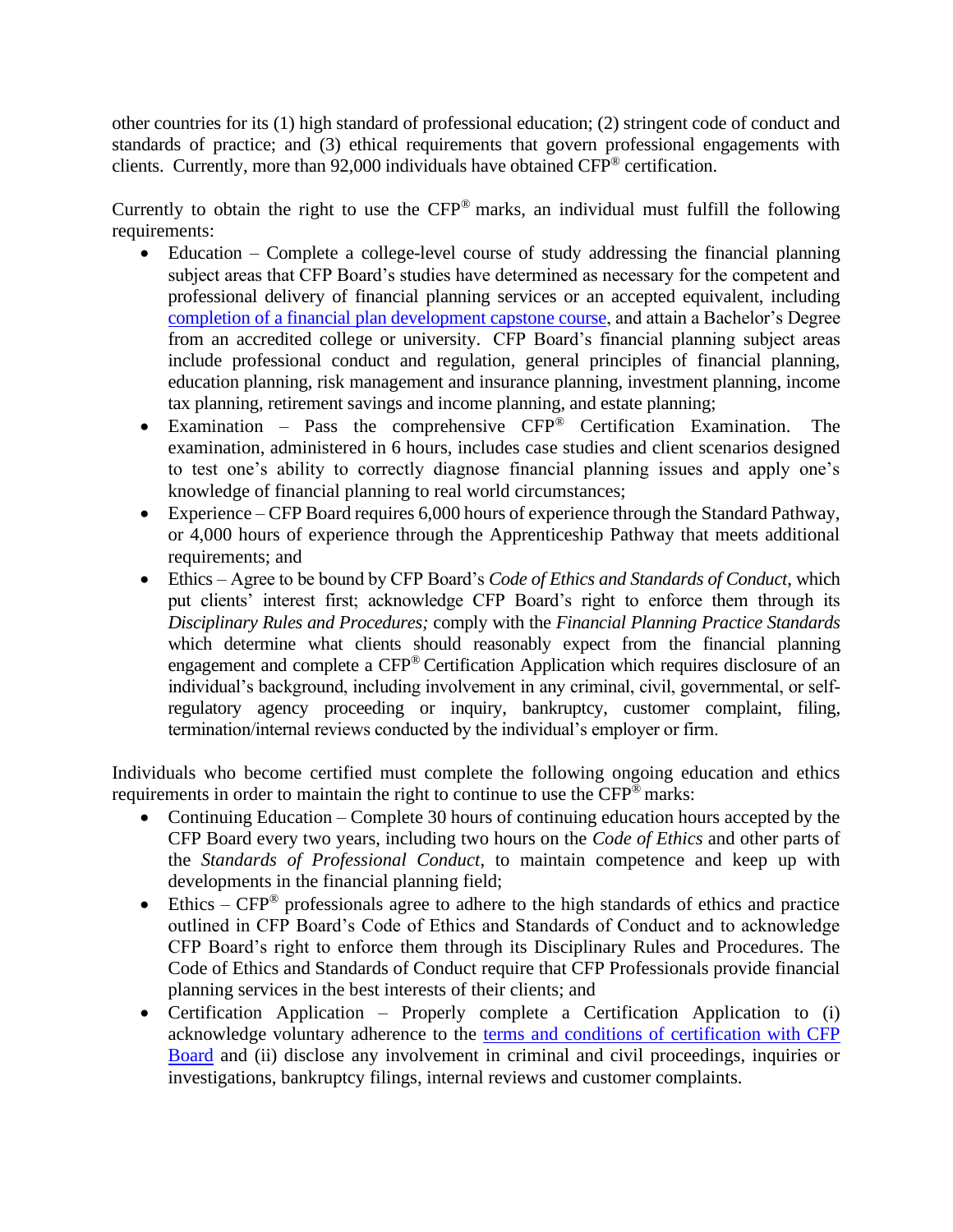CFP® professionals who fail to comply with the above standards and requirements may be subject to CFP Board's enforcement process, which could result in suspension or permanent revocation of their CFP® certification.

You may [verify an individual's CFP](https://www.cfp.net/verify-a-cfp-professional)<sup>®</sup> certification and background through the CFP Board. The verification function will allow you to verify an individual's certification status, CFP Board's disciplinary history and any bankruptcy disclosures in the past ten years. Additional regulatory information may also be found through [FINRA'S BrokerCheck](https://brokercheck.finra.org/) and the SEC's Investment Adviser [Public Disclosure databases,](https://www.adviserinfo.sec.gov/IAPD/Default.aspx) which are free tools that may be used to conduct research on the background and experience of CFP<sup>®</sup> professionals and those who held CFP<sup>®</sup> certification at one time, including with respect to employment history, regulatory actions, and investment-related licensing information, arbitrations, and complaints.

### **Item 3 Disciplinary Information**

None.

### **Item 4 Other Business Activities**

- A. Ms. Schultz is not actively engaged in any other investment-related businesses or occupations.
- B. Ms. Schultz is not actively engaged in any non-investment-related business or occupation for compensation.

### **Item 5 Additional Compensation**

None.

### **Item 6 Supervision**

SFG provides investment advisory and supervisory services in accordance with its policies and procedures manual. The primary purpose of that manual is to comply with the requirements of the Investment Advisers Act of 1940 (the "Act"). SFG's Chief Compliance Officer, Jennifer Specter, is primarily responsible for the implementation of SFG's Incorporated's policies and procedures and overseeing the activities of SFG's supervised persons under the Act. Ms. Specter is available at (775) 850-5620.

### **Item 1 Cover Page**

A.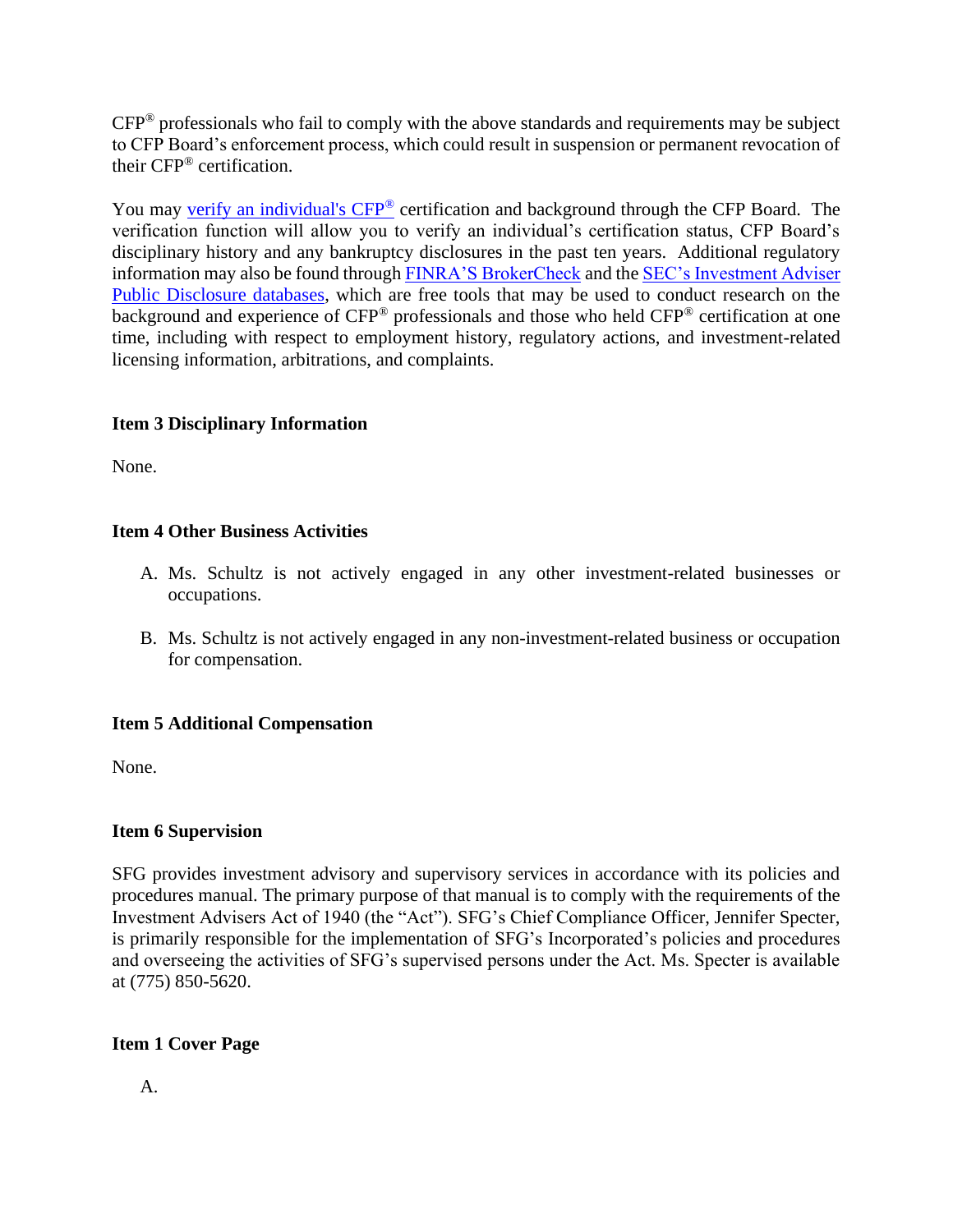# **Jennifer Specter**

## Schultz Financial Group Incorporated

# ADV Part 2B, Brochure Supplement Dated: April 7, 2022

# Contact: Jennifer Specter, Chief Compliance Officer 5190 Neil Rd, Suite 450 Reno, Nevada 89502www.sfginc.com

B.

This Brochure Supplement provides information about Jennifer Specter that supplements the Schultz Financial Group Incorporated ("SFG") Brochure. You should have received a copy of that Brochure. Please contact Jennifer Specter, Chief Compliance Officer, if you did not receive SFG's Brochure or if you have any questions about the contents of this Brochure Supplement.

Additional information about Jennifer Specter is available on the SEC's website at [www.adviserinfo.sec.gov.](http://www.adviserinfo.sec.gov/)

### **Item 2 Education Background and Business Experience**

Jennifer Specter was born in 1971. She graduated from the University of California at San Diego in 1992, with a Bachelor of Arts degree in Psychology and from Northern Arizona University in 1995, with a Master of Arts degree in Psychology. Since June 2016, Ms. Specter has been an investment adviser representative at Schultz Financial Group, Inc. In August 2016, Ms. Specter became the Chief Compliance Officer and Chief Operating Officer at Schultz Financial Group Inc. Since January 2013, Ms. Specter has also been the owner of her own consulting firm. From August 2010 to December 2012, Ms. Specter was a Project Manager at Crain Communications Inc.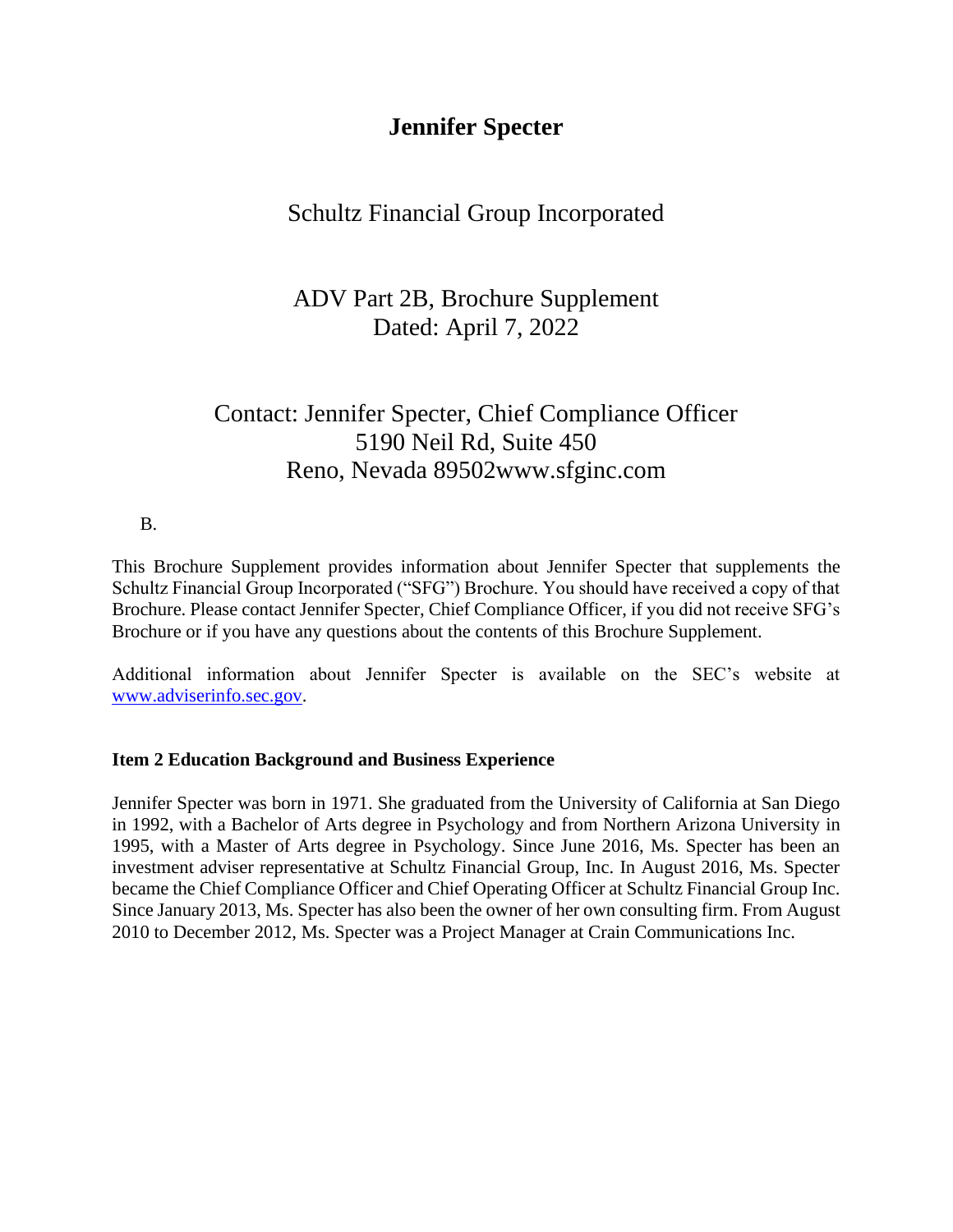### **Item 3 Disciplinary Information**

None.

### **Item 4 Other Business Activities**

- A. Ms. Specter is not actively engaged in any other investment-related businesses or occupations.
- B. Ms. Specter is not actively engaged in any non-investment-related business or occupation for compensation.

### **Item 5 Additional Compensation**

None.

### **Item 6 Supervision**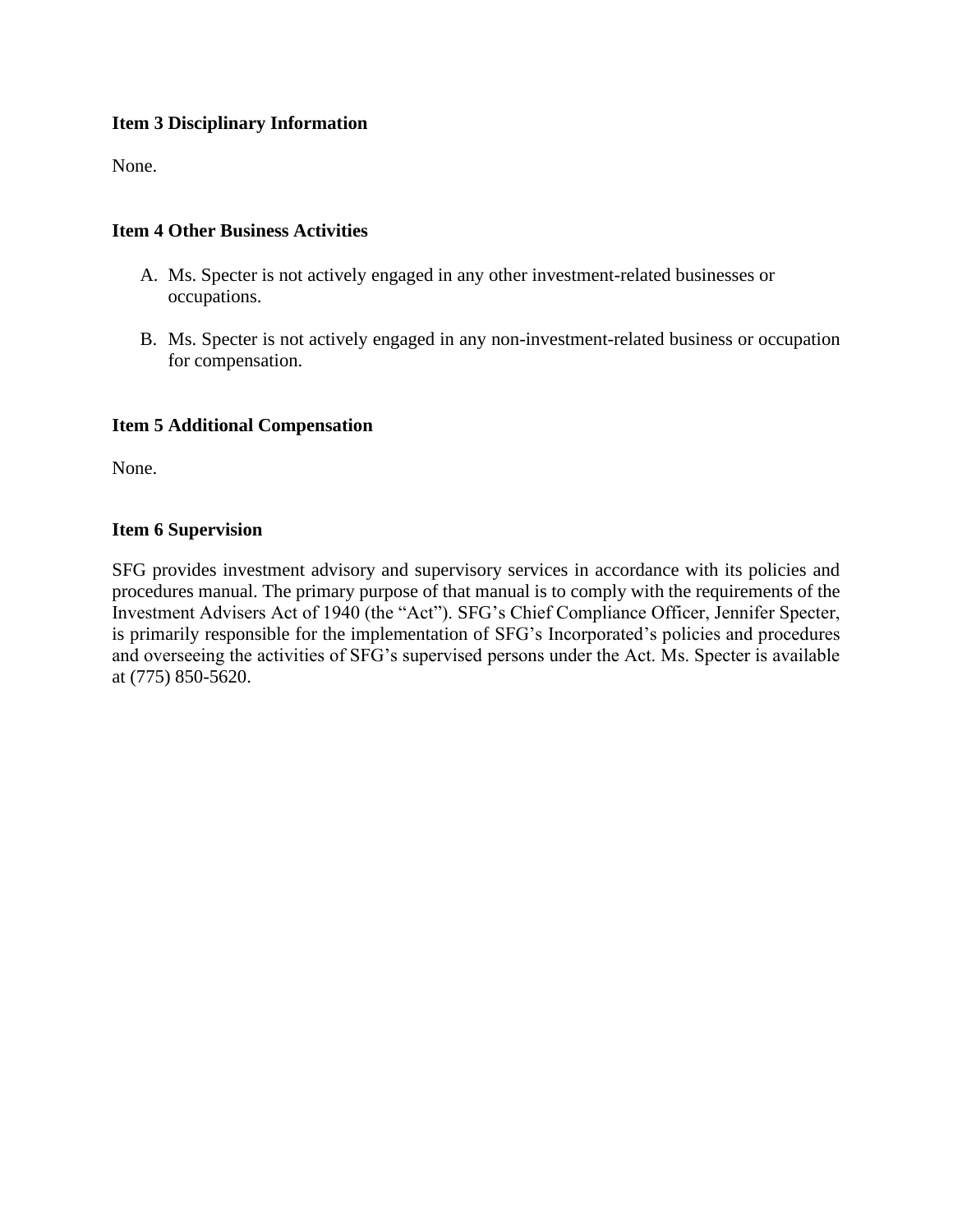A.

## **Alyssa Yocom**

## Schultz Financial Group Incorporated

## ADV Part 2B, Brochure Supplement Dated: April 7, 2022

# Contact: Jennifer Specter, Chief Compliance Officer 5190 Neil Rd, Suite 450 Reno, Nevada 89502www.sfginc.com

#### B.

This Brochure Supplement provides information about Alyssa Yocom that supplements the Schultz Financial Group Incorporated ("SFG") Brochure. You should have received a copy of that Brochure. Please contact Jennifer Specter, Chief Compliance Officer, if you did not receive SFG's Brochure or if you have any questions about the contents of this Brochure Supplement.

Additional information about Alyssa Yocom is available on the SEC's website at [www.adviserinfo.sec.gov.](http://www.adviserinfo.sec.gov/)

### **Item 2 Education Background and Business Experience**

Alyssa Yocom was born in 1994. She graduated from the University of Nevada at Reno in 2017, with a Bachelor of Science of degree in Business Administration and majors in Finance and Economics. She then earned her Master's Degree in 2021 from the College for Financial Planning. She was the Controller at Iridium Technology from December 2014 through November 2018. Since March 2016, Ms. Yocom has been a financial planning associate at Schultz Financial Group, Inc.

Ms. Yocom has been a CERTIFIED FINANCIAL PLANNER™ professional since September 2019. Certified Financial Planner Board of Standards, Inc. ("CFP Board") owns the CFP® certification mark, the CERTIFIED FINANCIAL PLANNER™ certification mark, and the CFP® certification mark (with flame design) logo in the United States (these marks are collectively referred to as the "CFP® marks"). The CFP Board authorizes use of the CFP® marks by individuals who successfully complete the CFP Board's initial and ongoing certification requirements.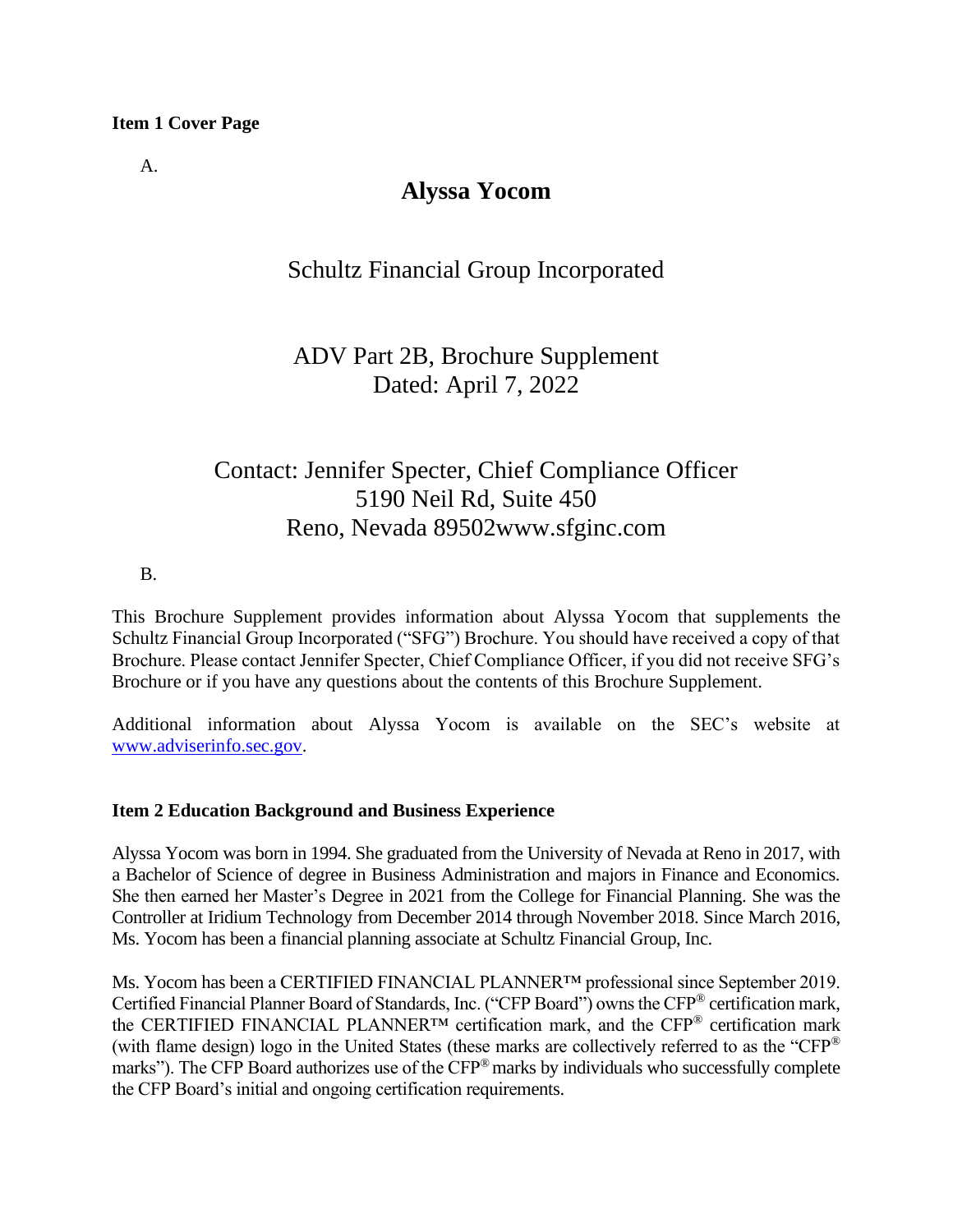The CFP® certification is a voluntary certification; no federal or state law or regulation requires financial planners to hold CFP® certification. It is recognized in the United States and a number of other countries for its (1) high standard of professional education; (2) stringent code of conduct and standards of practice; and (3) ethical requirements that govern professional engagements with clients. Currently, more than 92,000 individuals have obtained CFP® certification.

Currently to obtain the right to use the  $CFP^®$  marks, an individual must fulfill the following requirements:

- Education Complete a college-level course of study addressing the financial planning subject areas that CFP Board's studies have determined as necessary for the competent and professional delivery of financial planning services or an accepted equivalent, including [completion of a financial plan development capstone course,](https://www.cfp.net/become-a-cfp-professional/cfp-certification-requirements/education-requirement/capstone-course) and attain a Bachelor's Degree from an accredited college or university. CFP Board's financial planning subject areas include professional conduct and regulation, general principles of financial planning, education planning, risk management and insurance planning, investment planning, income tax planning, retirement savings and income planning, and estate planning;
- Examination Pass the comprehensive  $CFP^{\otimes}$  Certification Examination. The examination, administered in 6 hours, includes case studies and client scenarios designed to test one's ability to correctly diagnose financial planning issues and apply one's knowledge of financial planning to real world circumstances;
- Experience CFP Board requires 6,000 hours of experience through the Standard Pathway, or 4,000 hours of experience through the Apprenticeship Pathway that meets additional requirements; and
- Ethics Agree to be bound by CFP Board's *Code of Ethics and Standards of Conduct*, which put clients' interest first; acknowledge CFP Board's right to enforce them through its *Disciplinary Rules and Procedures;* comply with the *Financial Planning Practice Standards* which determine what clients should reasonably expect from the financial planning engagement and complete a CFP® Certification Application which requires disclosure of an individual's background, including involvement in any criminal, civil, governmental, or selfregulatory agency proceeding or inquiry, bankruptcy, customer complaint, filing, termination/internal reviews conducted by the individual's employer or firm.

Individuals who become certified must complete the following ongoing education and ethics requirements in order to maintain the right to continue to use the CFP® marks:

- Continuing Education Complete 30 hours of continuing education hours accepted by the CFP Board every two years, including two hours on the *Code of Ethics* and other parts of the *Standards of Professional Conduct*, to maintain competence and keep up with developments in the financial planning field;
- Ethics  $CFP^{\circledast}$  professionals agree to adhere to the high standards of ethics and practice outlined in CFP Board's Code of Ethics and Standards of Conduct and to acknowledge CFP Board's right to enforce them through its Disciplinary Rules and Procedures. The Code of Ethics and Standards of Conduct require that CFP Professionals provide financial planning services in the best interests of their clients; and
- Certification Application Properly complete a Certification Application to (i) acknowledge voluntary adherence to the [terms and conditions of certification with CFP](https://www.cfp.net/utility/terms-and-conditions-of-certification-and-license)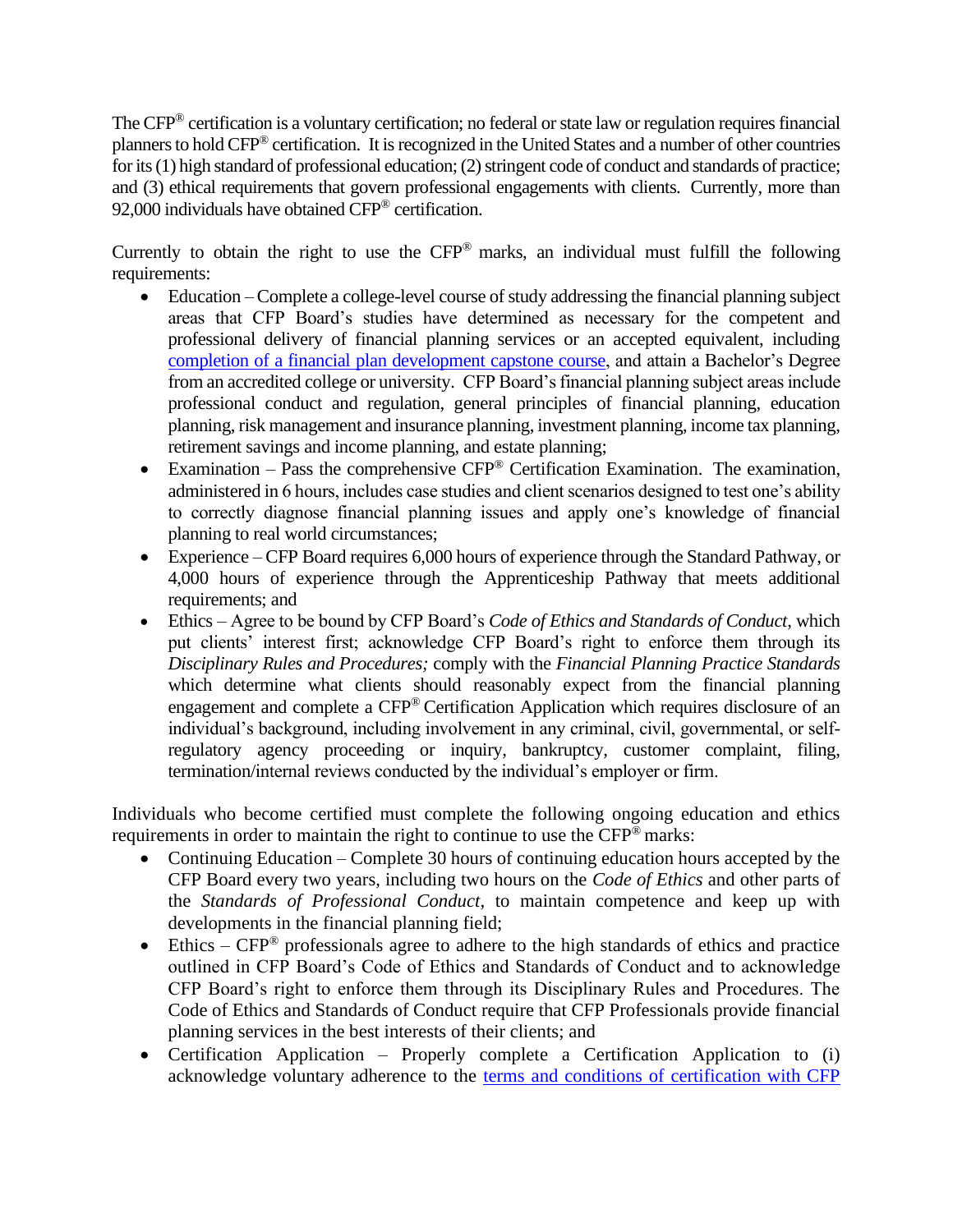[Board](https://www.cfp.net/utility/terms-and-conditions-of-certification-and-license) and (ii) disclose any involvement in criminal and civil proceedings, inquiries or investigations, bankruptcy filings, internal reviews and customer complaints.

CFP® professionals who fail to comply with the above standards and requirements may be subject to CFP Board's enforcement process, which could result in suspension or permanent revocation of their CFP® certification.

You may [verify an individual's CFP](https://www.cfp.net/verify-a-cfp-professional)<sup>®</sup> certification and background through the CFP Board. The verification function will allow you to verify an individual's certification status, CFP Board's disciplinary history and any bankruptcy disclosures in the past ten years. Additional regulatory information may also be found through [FINRA'S BrokerCheck](https://brokercheck.finra.org/) and the SEC's Investment Adviser [Public Disclosure databases,](https://www.adviserinfo.sec.gov/IAPD/Default.aspx) which are free tools that may be used to conduct research on the background and experience of CFP® professionals and those who held CFP® certification at one time, including with respect to employment history, regulatory actions, and investment-related licensing information, arbitrations, and complaints.

Ms. Yocom has held the designation of Certified Private Wealth Advisor (CPWA®) since 2022. The CPWA® designation signifies that an individual has met initial and on-going experience, ethical, education, and examination requirements for the professional designation, which is centered on management topics and strategies for high-net-worth clients. The designation is administered through Investments & Wealth Institute™. Prerequisites for the CPWA® designation include a Bachelor's degree from an accredited college or university or one of the following designations or licenses: CIMA®, RMA®, CFA®, CFP®, ChFC® or CPA license; five years of experience in financial services; and successfully complete a comprehensive background check. CPWA® coursework can be completed through a combination of self-study and in-person executive education, or completely online. Candidates must complete the CPWA® Certification Exam, a 4 hour-long, computer-based examination. CPWA® certified professionals are required to adhere to adhere to the Investments & Wealth Institute's Code of Professional Responsibility. CPWA® certified professionals must report 40 hours of continuing education credits, including two ethics hours, every two years to maintain the certification.

### **Item 3 Disciplinary Information**

None.

### **Item 4 Other Business Activities**

- A. Ms. Yocom is not actively engaged in any other investment-related businesses or occupations.
- B. Ms. Yocom is not actively engaged in any non-investment-related business or occupation for compensation.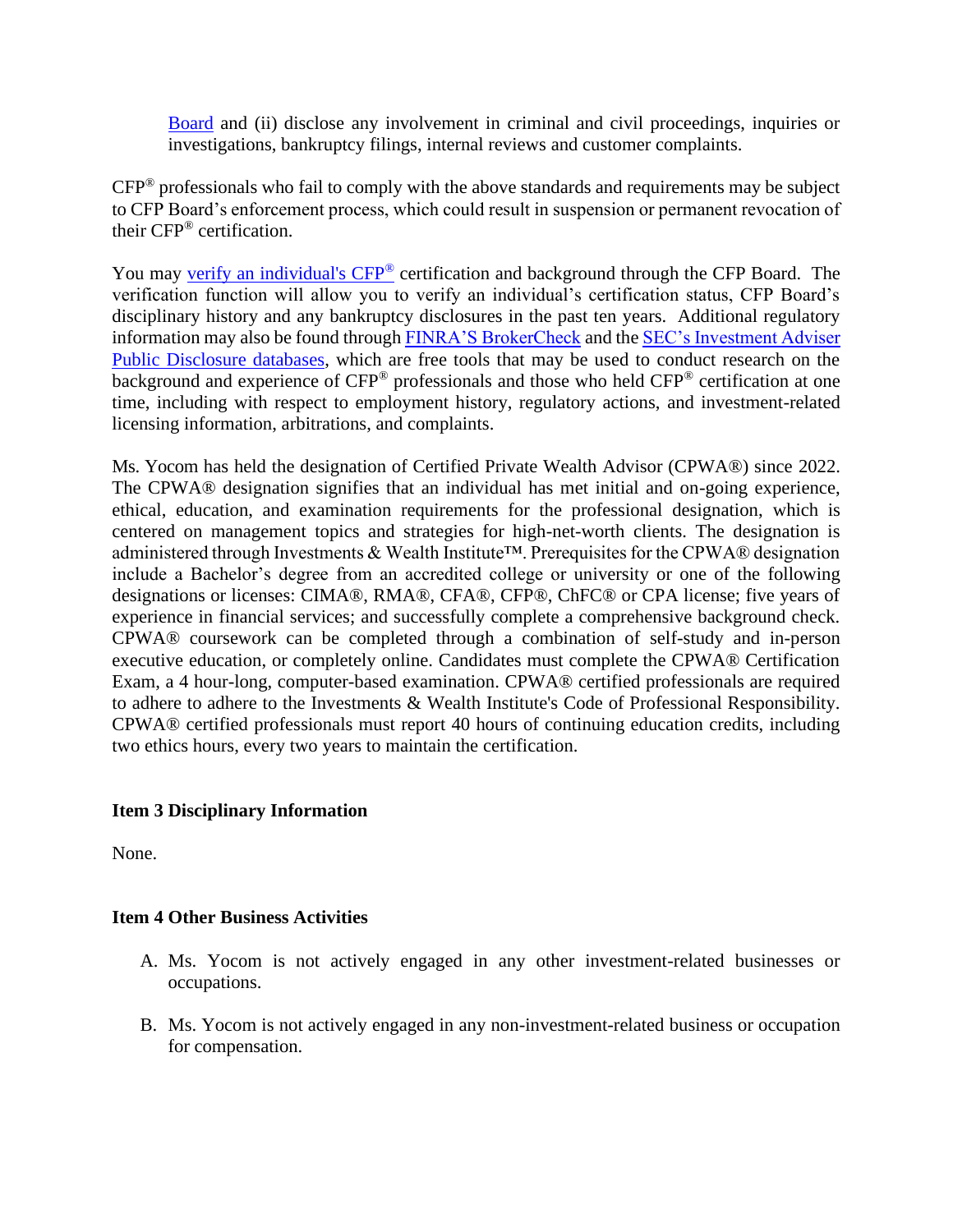### **Item 5 Additional Compensation**

None.

### **Item 6 Supervision**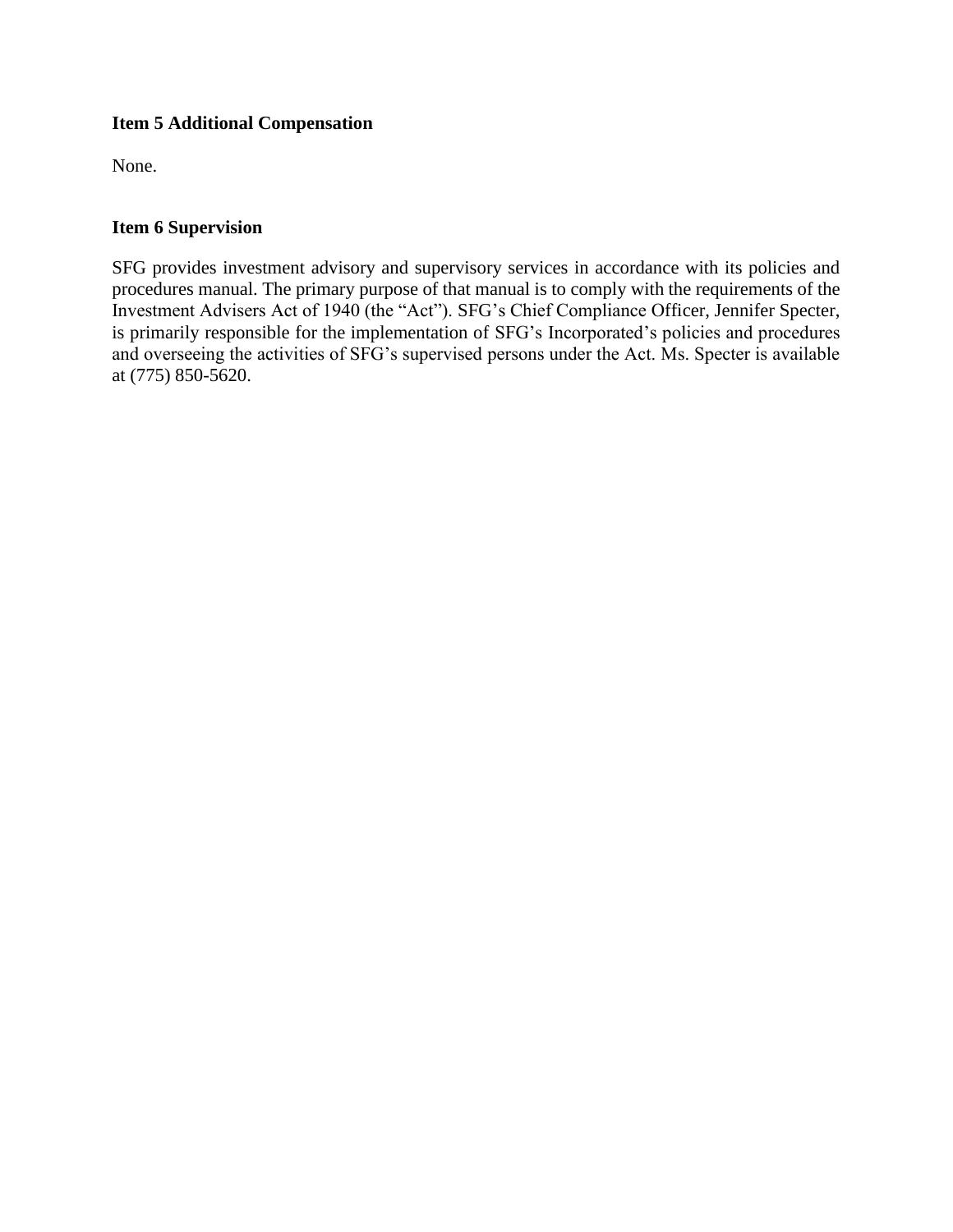A.

# **Clarissa Alesevich**

## Schultz Financial Group Incorporated

# ADV Part 2B, Brochure Supplement Dated: April 7, 2022

# Contact: Jennifer Specter, Chief Compliance Officer 5190 Neil Rd, Suite 450 Reno, Nevada 8950[2www.sfginc.com](http://www.sfginc.com/)

### B.

This Brochure Supplement provides information about Clarissa Alesevich that supplements the Schultz Financial Group Incorporated ("SFG") Brochure. You should have received a copy of that Brochure. Please contact Jennifer Specter, Chief Compliance Officer, if you did not receive SFG's Brochure or if you have any questions about the contents of this Brochure Supplement.

Additional information about Clarissa Alesevich is available on the SEC's website at [www.adviserinfo.sec.gov](http://www.adviserinfo.sec.gov/)

### **Item 2 Education Background and Business Experience**

Clarissa Alesevich was born in 1972. She graduated from University of Nevada, Reno in 1997 with a Bachelor of Science degree in Finance. Ms. Alesevich has been employed as a financial planning associate of Schultz Financial Group Incorporated since January 2017. From August 2015 to January 2017, she was a credit specialist at Henry Schein. From July 2013 to April 2015, she was an advisor client associate at Wells Fargo.

Ms. Alesevich has held the designation of Financial Paraplanner Qualified Professional<sup>TM</sup> (FPQPTM) since December of 2017. Individuals who hold the FPQPTM designation have completed a course of study encompassing the financial planning process, the five disciplines of financial planning and general financial planning concepts, terminology, and product categories at The College for Financial Planning, an accredited institution of higher learning, and then successfully passed a proctored exam that tests their ability to synthesize complex concepts and apply theoretical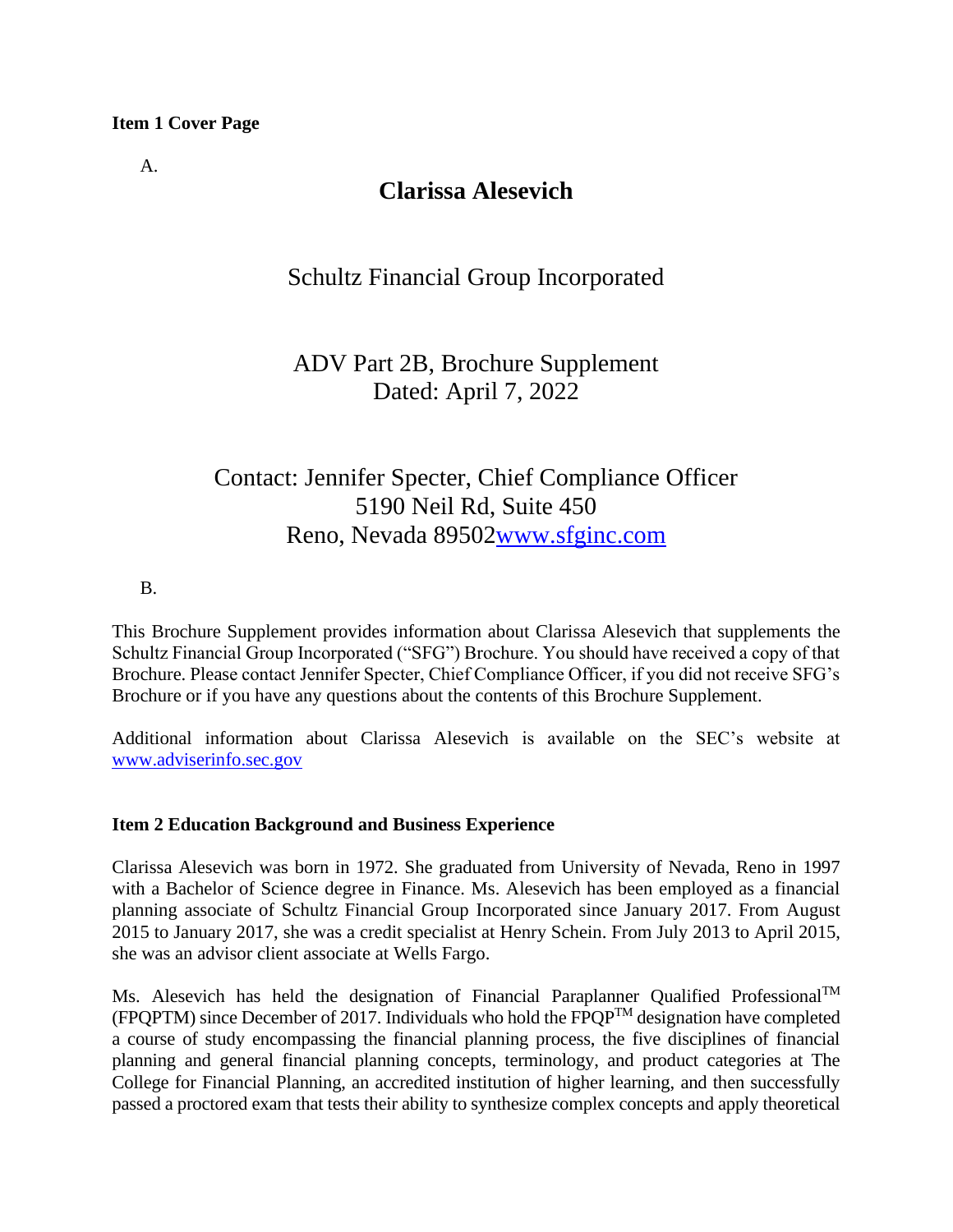concepts to real-life situations. Designees must adhere to the College's Standards of Professional Conduct, and complete sixteen hours of continuing education every 2 years.

### **Item 3 Disciplinary Information**

None.

### **Item 4 Other Business Activities**

- A. Ms. Alesevich is not actively engaged in any other investment-related businesses or occupations.
- B. Ms. Alesevich is not actively engaged in any non-investment-related business or occupation for compensation.

### **Item 5 Additional Compensation**

None.

### **Item 6 Supervision**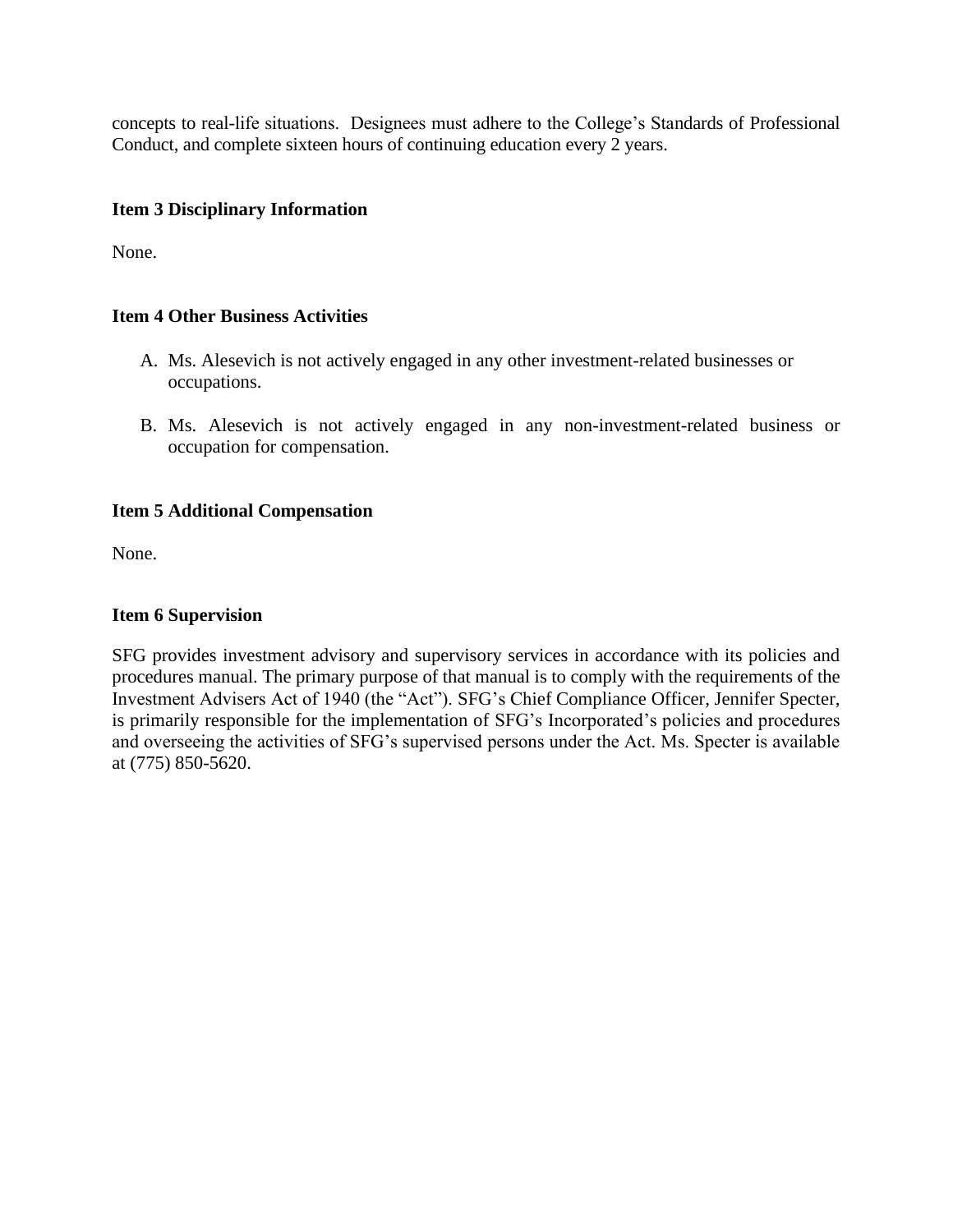A.

# **Anthony John Miller**

## Schultz Financial Group Incorporated

# ADV Part 2B, Brochure Supplement Dated: April 7, 2022

# Contact: Jennifer Specter, Chief Compliance Officer 5190 Neil Rd, Suite 450 Reno, Nevada 8950[2www.sfginc.com](http://www.sfginc.com/)

### B.

This Brochure Supplement provides information about Anthony John Miller that supplements the Schultz Financial Group Incorporated ("SFG") Brochure. You should have received a copy of that Brochure. Please contact Jennifer Specter, Chief Compliance Officer, if you did not receive SFG's Brochure or if you have any questions about the contents of this Brochure Supplement.

Additional information about Anthony John Miller is available on the SEC's website at [www.adviserinfo.sec.gov](http://www.adviserinfo.sec.gov/)

### **Item 2 Education Background and Business Experience**

Anthony John Miller was born in 1989. He graduated from The University of Nevada, Reno in 2012 with a Bachelor of Science degree in business administration and marketing, and from The Gonzaga University School of Law in 2015 with a Juris Doctor degree. Mr. Miller has been employed as an associate wealth manager of Schultz Financial Group Incorporated since May 2019, and he was previously an intern from April 2019 to May 2019. Mr. Miller was an associate attorney of the Law Office of J. Craig Demetras from July 2018 to March 2019, and a law clerk of the 6th Judicial District Court of Nevada from September 2016 to June 2018.